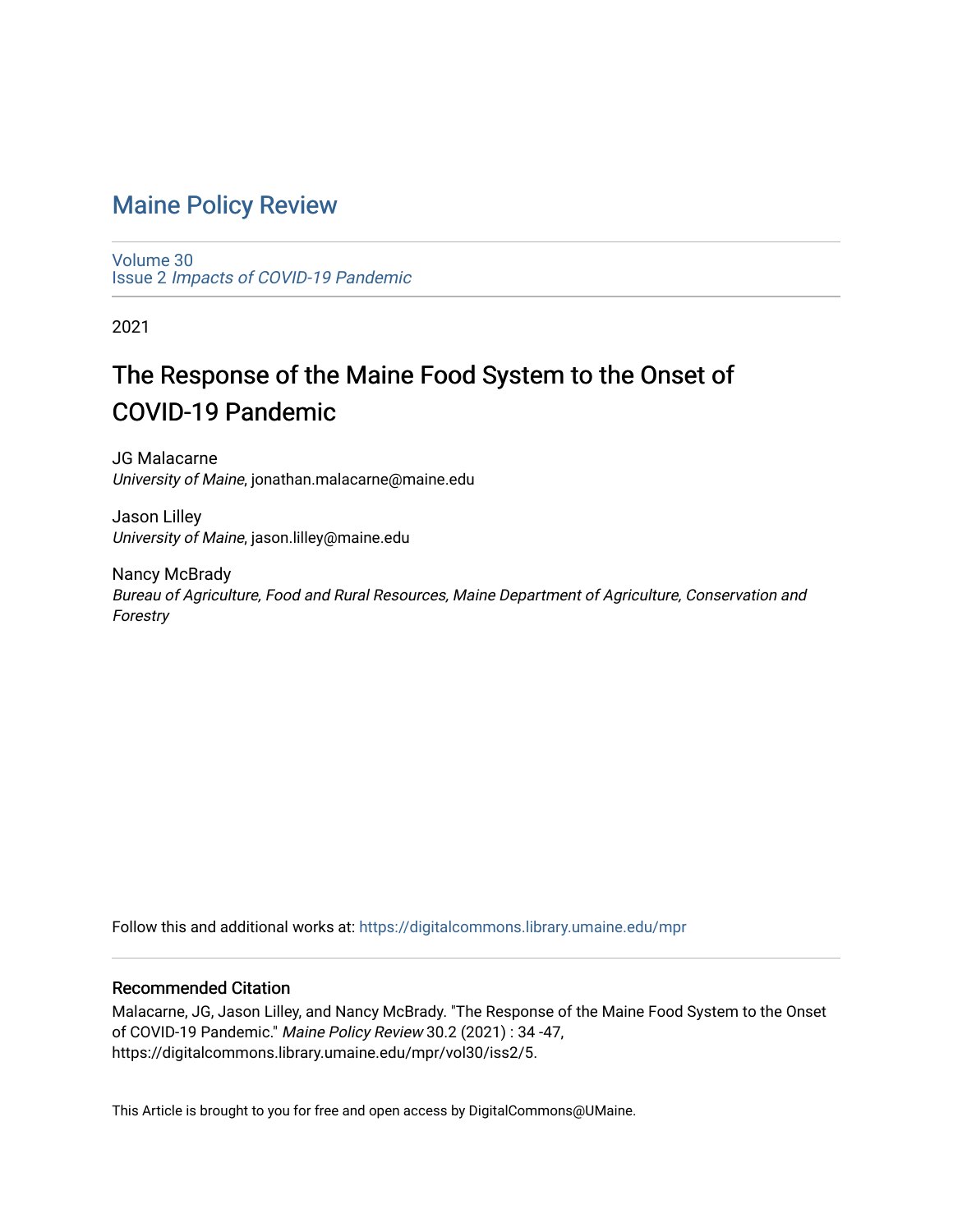### The Response of the Maine Food System to the Onset of COVID-19 Pandemic

#### Cover Page Footnote

The authors would like to acknowledge the contributions and cooperation of Atlantic Corporation, Forager, Hannaford, Maine Farmland Trust, and Maine Organic Farmers and Gardeners Association. The authors are especially grateful to Bo Dennis, Catherine Durkin, Shae Horrigan, Kim Kuusela, Emily Lefebvre, and Anne Trenholm for their many contributions. This project was supported by the USDA National Institute of Food and Agriculture, Hatch project number ME022103 through the Maine Agricultural and Forest Experiment Station.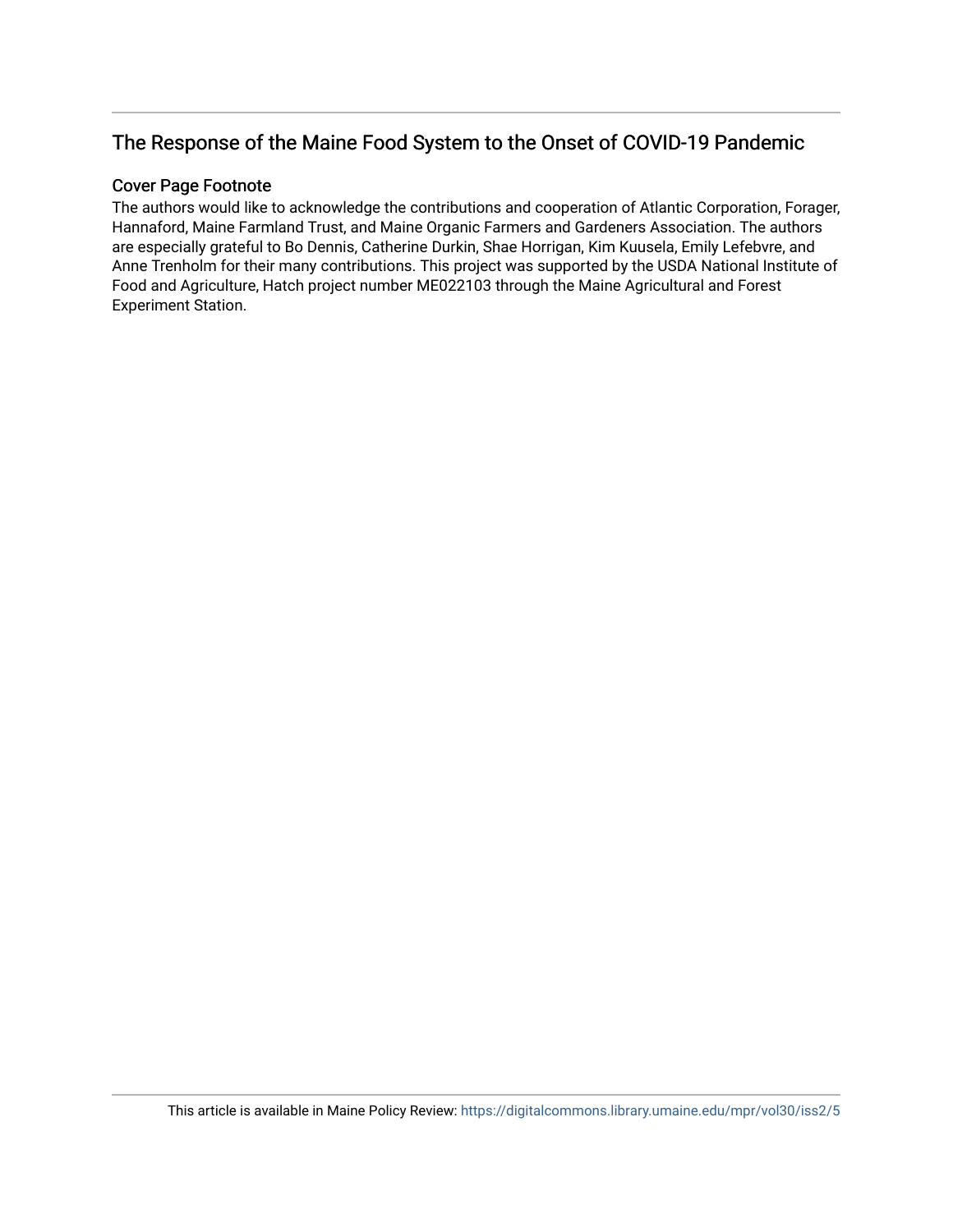# The Response of the Maine Food System to the Onset of COVID-19 Pandemic

by JG Malacarne, Jason Lilley, and Nancy McBrady

#### Abstract

The COVID-19 crisis had an immediate and extensive effect on food systems. Consumers suffered income shocks. Restaurants were forced to close. Wholesale markets for agricultural and seafood products disappeared. Retail food outlets had to balance increased demand, bottlenecks in their ability to resupply, and concerns for the health of their customers. Uncertainty about when these challenges would lessen contributed to the complexity of the decisions facing actors all throughout the system. In this article, we bring together data from various sources to describe the response of the Maine food system to the onset of this crisis. Our descriptive analysis includes the actions, concerns, and adaptations of food producers, consumers, and vendors as they sought to weather and adapt to a challenging situation. The purpose of this analysis is not to second-guess the actions of those who grow, distribute, or consume food in Maine. Rather, it is to better understand how the food system responded to an acute crisis and how to create a more resilient, efficient, and inclusive food system.

#### INTRODUCTION

The food system is a complex web of actors and deci-<br>sion makers, from input suppliers to consumers. The 1.3 million residents of Maine obtain food not only from thousands of Maine farms, fisheries, and aquaculture operations but also from millions of such businesses across the country and around the world (Lowder et al. [2014](#page-14-0); USDA-NASS [2017](#page-15-0)). On its way to the hands of Maine consumers, foodstuffs pass through a network of processors, distributors, and retailers, which provide essential services and employ a significant number of workers. Nationwide, agriculture and related industries, including food service, food processing, and food retail, support 22.2 million jobs or 11 percent of total employment (USDA-ERS [2020\)](#page-15-1). The same sectors supported 13 percent of Maine jobs in the fourth quarter of 2019, with nearly 83,000 jobs paying out quarterly wages of \$572 million (Maine DOL [2020a\)](#page-14-1) (Figure 1).

Complicated systems, like the food system, deal with shocks every day: a supplier goes out of business, a storm

knocks out power, the price of an input goes up. Because systems are inherently interconnected, a shock to one participant can affect everyone. In resilient systems, these common shocks are not a problem. Food producers shift between markets, consumers substitute one product for another, distributors alter routes, and the food security network supports individuals experiencing income fluctuations and facing other barriers to food access.

Not all shocks, however, are created equal. In particular, it is useful to distinguish between idiosyncratic shocks (those that occur randomly and only affect individuals or an individual sector) and covariate shocks (those that affect many individuals or sectors simultaneously.

Because covariate shocks force large numbers of actors to seek support or change behavior at the same time, the resulting surge in activity often overwhelms both mutual support networks and formal assistance programs (Alderman and Haque [2007;](#page-14-2) Barrett [2011](#page-14-3)).

The COVID-19 pandemic served the food system with a massive covariate shock: reducing incomes, stressing supply chains, and creating and collapsing markets. Though the challenges associated with the pandemic are ongoing, this paper will focus primarily on the period between March 15 and September 1, 2020. The onset of the pandemic represented a period of rapid change in food systems, both in Maine and across the country. By focusing on how Maine producers and consumers responded to the initial shock, we hope to draw lessons that will help the Maine food system prepare for future challenges.

While the food system responded admirably to the onset of the pandemic—keeping food available, expanding the food security network, and minimizing price increases—many individual families and businesses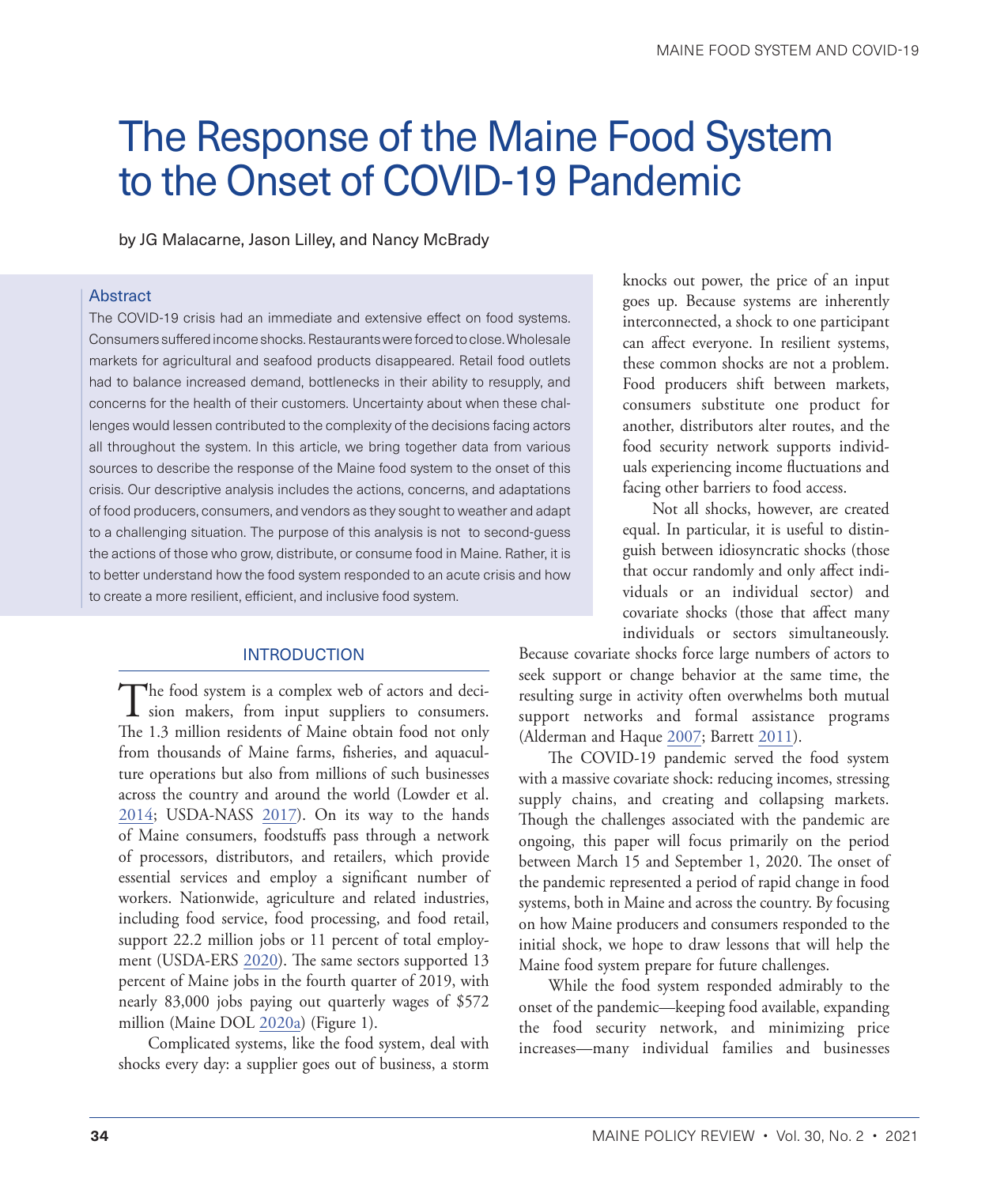

#### FIGURE 1: Maine Food System Wages

Source: Maine Department of Labor.

experienced significant hardship. What's more, the effects of the shock were not distributed equally across the system. While many businesses were forced to close, others saw sales boom. Still more made adaptations to their operations and product mix that may affect how we produce and consume food for decades to come.

To synthesize the challenges, adaptations, and effects of the onset of the COVID-19 pandemic on the Maine food system, this paper is organized in four parts. Part one summarizes the immediate impact of the crisis on the economy of the state and the nation, which put significant pressure on household incomes and food budgets. We discuss the loss of the restaurant market, the increasing importance of the food security network, consumer concerns, and behavioral responses. In part two, we discuss the challenges faced by Maine food producers, highlighting the role of uncertainty about the length and severity of the crisis and its impact on planning. We also discuss the rapid expansion of direct online marketing for food. Finally, in parts three and four, we summarize the early policy response to the pandemic and reflect on what the present moment has shown us about our food system and how to make it more resilient to future shocks.

#### PART 1: COVID-19 AND FOOD CONSUMERS

The first diagnosed case in the United States of COVID-19 occurred on January 20, 2020. The major shock to the food system, however, occurred in the following months. On March 13, 2020, a state of national emergency was declared. All nonessential businesses in Maine were ordered closed on March 25, followed in quick succession by closure of public schools on March 31 and a stay-at-home order on April 2, 2020.

While select businesses began reopening a month later (May 1, 2020), the business closures caused a surge in unemployment and underemployment. Over 40 million initial unemployment claims were filed nationwide in the following months (Dorfman [2020](#page-14-4)), and unemployment spiked to nearly 15 percent. Like the nation as a whole, Maine saw unemployment spike from 3.1 percent in March 2020 to 9.1 percent in April (Maine DOL [2020b\)](#page-15-2) (Figure 2).

While many of these claims were for reduced earnings and expected to be temporary (Dorfman [2020](#page-14-4)), the shock to income was immediate and severe. By March 30, 2020, aggregate consumer spending in the nation was down 33 percent compared to January 2020. In Maine, consumer

#### figure 2: Unemployment in Maine and the United States



Source: Maine Department of Labor.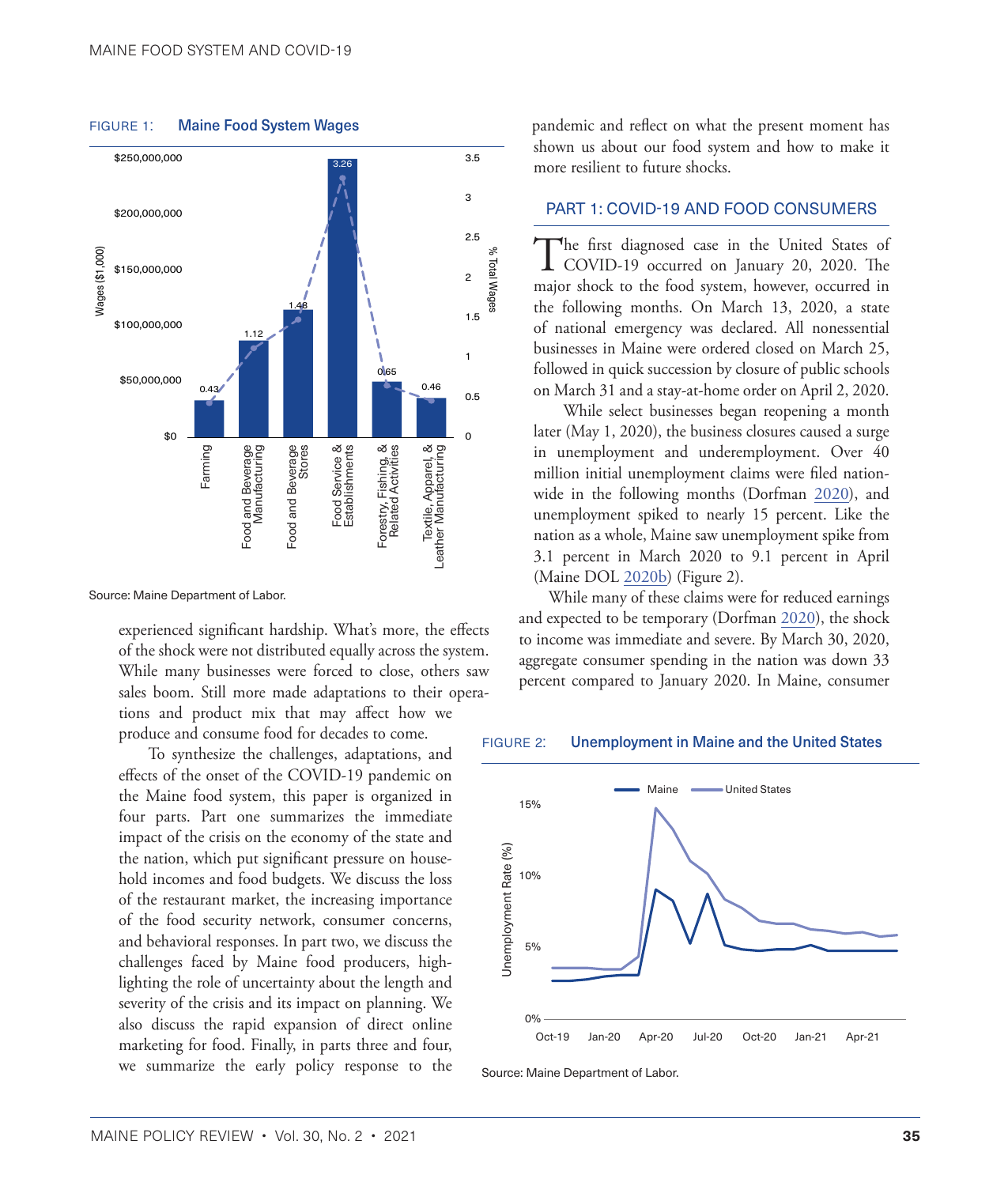

#### <span id="page-4-0"></span>FIGURE 3: Consumer Expenditure in Maine and the Country

spending was down by 27 percent (Chetty et al. [2020\)](#page-14-5) (Figure 3).

The decline in spending and its impact on businesses was not shared equally across sectors, both broadly and within the food system (Figure 4). Americans typically spend over half their food budget away from home (Okrent et al. [2018](#page-15-3)). Restaurants and the producers supplying them took big hits immediately.

With the closing of restaurants, this spending was redirected toward grocery vendors. By the middle of March, Maine consumer spending on restaurants and hotels<sup>[1](#page-13-0)</sup> had fallen by 30 percent while grocery expenditure increased by 55 percent; both trends were similar to trends experienced around the country (Chetty et al. [2020](#page-14-5)). Expenditure on food at home peaked in April at over 65 percent of food expenditures and has only slowly declined, hovering near its Great Recession levels (52 percent to 55 percent) through the end of 2020 and the first half of 2021 (USDA-ERS [2021\)](#page-15-4).

The sector-level trends in expenditures are also reflected in the perceptions of Maine businesses. In a weekly survey of Maine businesses, those involved in accommodations and retail saw the most frequent negative impacts. For businesses engaged in agriculture, the experience was more mixed (Crawley [2020](#page-14-6)). As we discuss in Part 2, the restaurant and institutional market's disappearance was the largest negative shock to many producers. At the same time, the shift toward food at home offered an opportunity for many food producers who were, or were able to become, connected to food retailers and consumers directly.

The initial shock to employment and aggregate spending, shown in Figures 2 and 3, tailed off as the pandemic continued. This change reflects consumer and business adaptations as well the effect of various relief programs. While peak levels for new COVID-19 cases came later in Maine than in much of the country (hitting highs in January and April of 2021), these surges do not correspond to similar spikes in unemployment or the fall in aggregate consumer expenditure noted at the pandemic's onset.<sup>[2](#page-13-0)</sup>

#### *Food Consumer Concerns and Behavioral Response*

To provide a picture of how Maine food consumers dealt with the early months of the pandemic, we draw on data from a number of sources. Reports from the Hannaford supermarket chain illuminate food shoppers' priorities and the realities they encountered once they



FIGURE 4: Maine Consumer Expenditure in the Food System by Sector

Note: percentage change relative to January 2020. Source: <https://www.tracktherecovery.org/>.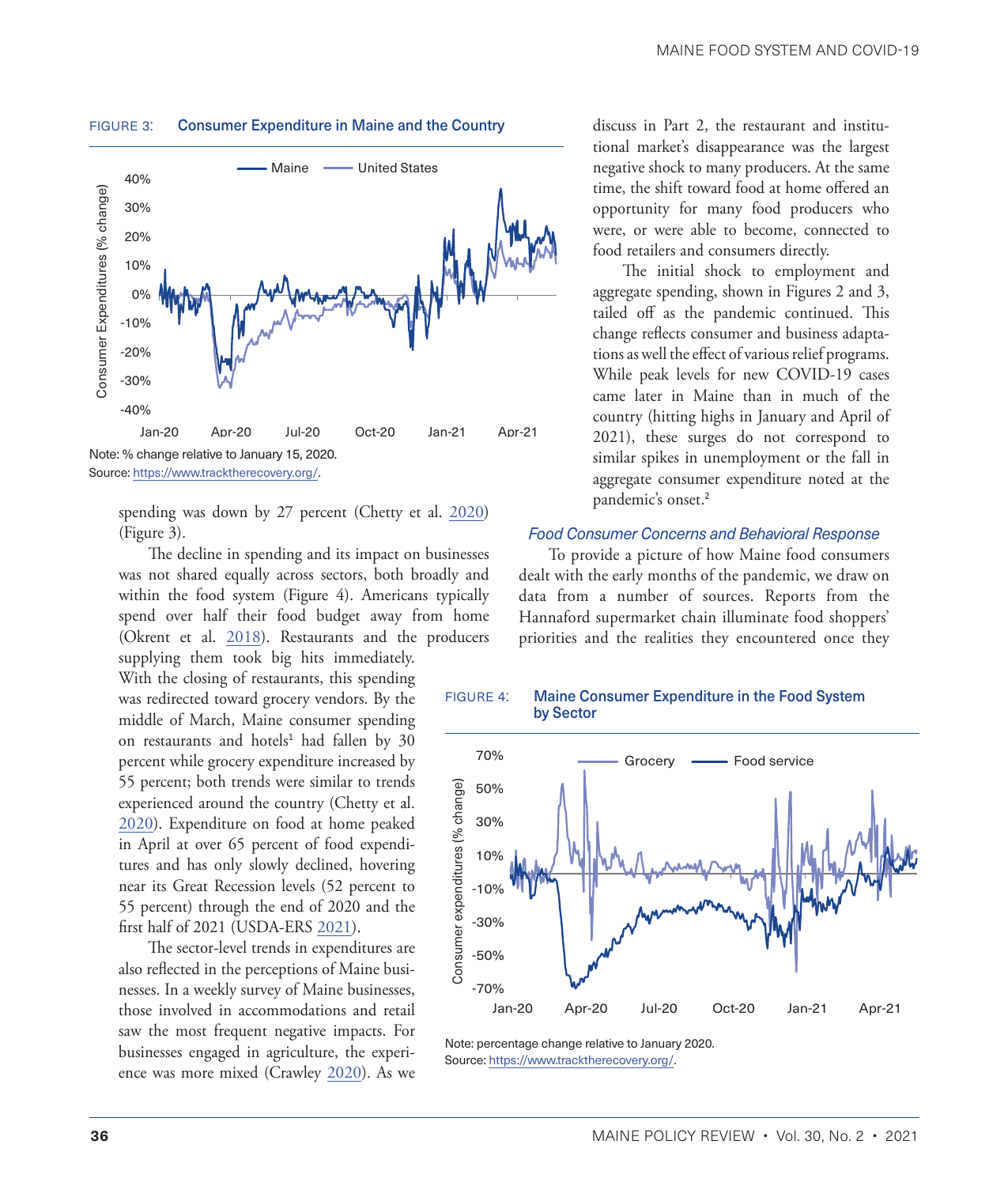

<span id="page-5-0"></span>FIGURE 5: Changing Food-Shopping Behavior

Source: Forager 2020 COVID-19 Consumer Food Survey.

entered the store. Additional information on consumer concerns, motivations, and adaptations is provided by two surveys of Maine residents carried out by Forager, a Maine-based local food network company, and the Atlantic Corporation, a business and economic research and development firm based in Waterville, Maine.<sup>3</sup>

Responses to the Forager and Atlantic Corporation surveys, consistent with the broader economic data, show that the majority of Maine consumers maintained or increased their expenditure on food during the early months of the pandemic. Of the 600 respondents to the Forager survey, half reported holding their food budgets steady, while around 12 percent increased food budgets. The remaining 36 percent decreased their budgets. During the first months of the pandemic, the average expenditure at food stores among the 500 respondents to the Atlantic Corporation survey rose slightly from \$375 a month to \$385 a month. Reports from Hannaford, a major food retailer in Maine, confirm that total sales climbed during the period—with a particular focus on items with longer shelf lives and items for which there was concern about future availability.

While food demand remained strong, consumers indicated that they had shifted the way they acquired food (Figure 5). Use of various food retail outlets shuffled significantly in response to consumers' food-related concerns. The majority of the respondents identified in-person visits to large grocery stores as their primary method of obtaining food prior to the crisis. While this remained the dominant way that consumers obtained food, concerns about the availability of certain products and physical safety led to decreased store visits and increased use of a more diverse range of retail options, such as smaller stores, farm stands, and e-commerce. This snapshot of consumer behavior provided through the Forager data is consistent with Hannaford reports of increased basket values and decreased store visits during the early months of the pandemic.

#### *Food Prices and Product Availability*

The public discussion of COVID-19 and the food system largely centered on empty store shelves and rising prices. While these perceptions understandably drove consumer concerns and behavior, the phenomena themselves were fairly limited.

By September 2020, the consumer price index (CPI) for food at home was 4.1 percent higher than a year prior and had risen 3.1 percent since February. While this did outpace the rise in the CPI generally, which was up only 1.4 percent over the previous September and 0.5 percent since February, the rise was largely driven by temporary increases in meat prices resulting from well-documented issues in the processing sector (see Lusk, Tonsor, and Schulz [2020\)](#page-14-7). Month-over-month meat prices rose sharply in March (4.5 percent) and April (3.4 percent) before beginning to decline again in July. This trend—slightly larger increases in the cost of food at home relative to consumer goods broadly—would carry on through the end of 2020 and the first half of 2021. Compared to February of 2020, the June 2021 CPI for all goods had risen 4.7 percent compared to 5.4 percent for food at home, with increases in the cost of food at home being once again driven by rising meat prices.<sup>4</sup>

Both perceived shortages and the desire to make fewer trips to the store led to surges in demand. Hannaford reported heavy increases in demand for products like vitamins, pain relievers, sanitizers, and cleaning supplies, as well as a 300 percent increase for paper products in the first few months of the pandemic. Sustained, higher-than-projected demand for dairy products and eggs also resulted in temporary restrictions on the quantity that could be purchased by a single consumer. Such policies gave food stores time to work with suppliers to overcome limitations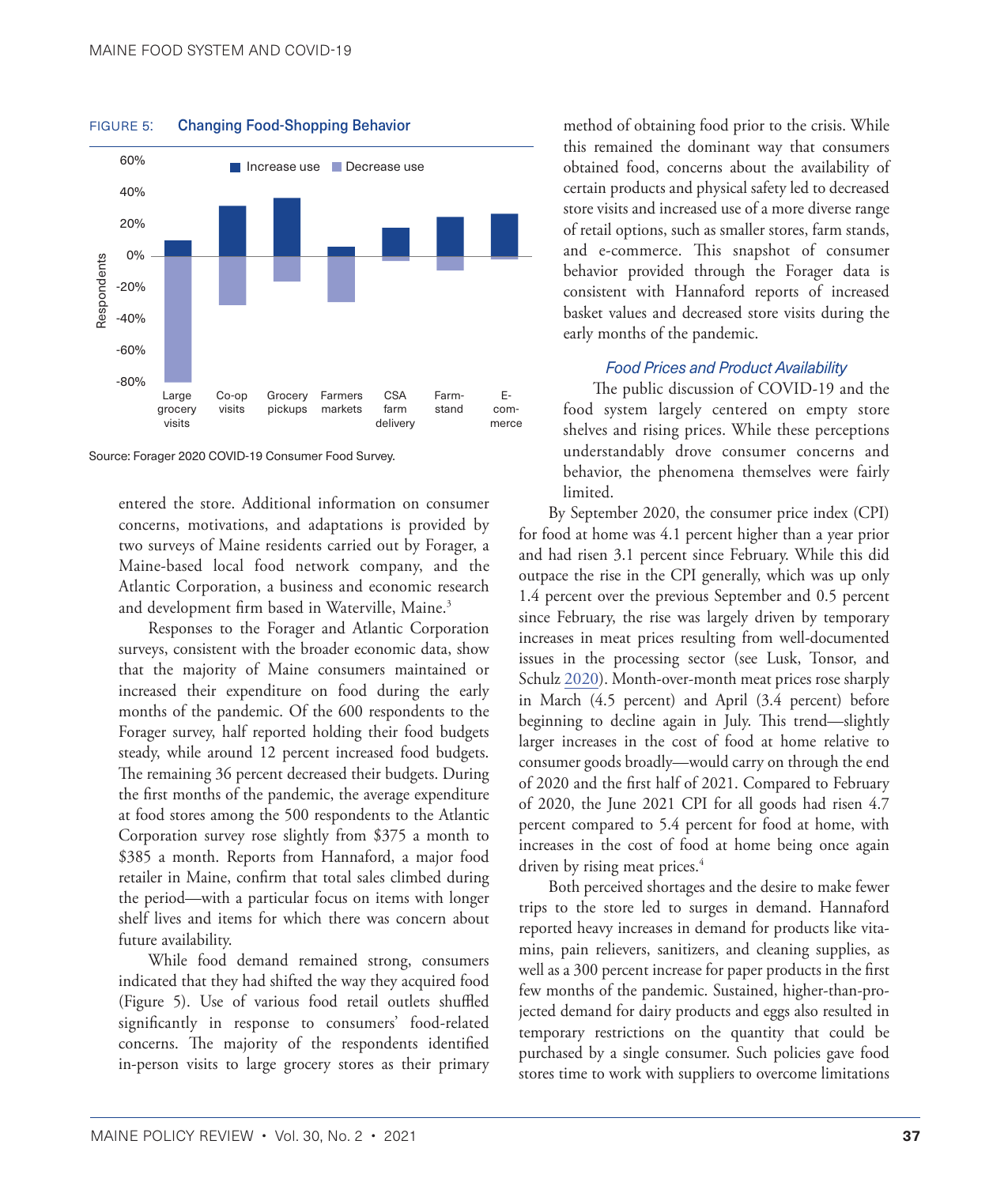<span id="page-6-0"></span>in available storage, truck, warehouse, and cooler space while ensuring that as many customers as possible had the opportunity to purchase products.

At the same time, food per se was never really in shortage. Individual products, such as flour and baking supplies, temporarily disappeared from shelves, but remained available through online retailers, local mills, and food-buying clubs. A number of manufacturers, like Frito-Lay and Mondelez, decreased the variety of their product mix by 20 percent to bolster availability of core products (Lusk et al. [2020](#page-14-8)). One report, citing data from Nielsen, suggests that firms reduced their number of distinct products by around 7 percent—trimming less efficient and less profitable products developed as part of the sharp rise in stock keeping units (SKUs) over the past few decades (Banker 2020). The average American grocery store carries over 30,000 SKUs, only a small fraction of which were unavailable for an appreciable length of time.

Still, the presence of blank spots on shelves led to real and palpable feelings of scarcity. Consumers responded by stocking up on items they feared would not be available in the future, furthering pressure on logistics systems. Eventually, food that would have been destined for the restaurant and hospitality sector was diverted to food stores. This took time, however, as the product mix and packaging requirements differ across sectors. For some products, including Maine's larger commodities such as potatoes, blueberries, and dairy, these changes will require substantial infrastructure investment and are yet to come.

#### *A Rise in Food Insecurity*

Substantial increases in food insecurity can be attributed to the pandemic, but not because the food system failed to produce and distribute sufficient quantities of nutritious food. While the logistical challenges faced by food vendors caused fear and frustration among consumers, it was the loss of income resulting from the surge in unemployment and underemployment that significantly affected food insecurity in Maine and around the country during the second half of 2020.

Nationwide, 45 million people, including 15 million children, are estimated to have been food insecure in 2020. This represents a substantial rise over the 35.2 million food-insecure individuals in 2019—ending nearly 10 years of decline (Hake et al. [2021\)](#page-14-9). In Maine, already the most food-insecure state in the region, it is estimated that 14.6 percent of Mainers suffer food insecurity, up from 12.4 in 2019.[5](#page-14-10) The Atlantic Corporation survey results from consumers in Maine track closely to these projections. While only 10.5 percent of respondents reported concerns about having enough food to eat when asked about 2019, the number jumped to 18.7 percent during the early months of the pandemic.

The rise in food insecurity in the early months the pandemic, however, was not as severe as initially expected, thanks in part to food and income assistance programs that met growing needs. Between March and April of 2020, the number of Maine households receiving benefits through the Supplemental Nutrition Assistance Program (SNAP) increased from just under 154,000 to just over 173,000 (a 12 percent increase), and the average benefits received by a household increased by 64 percent, from \$198/month to \$325/month. While the maximum benefits available to a household did not increase, SNAP's typical three-month eligibility limit was waived and efforts were made to lower barriers to applying for, updating, and using benefits including the expansion of pilot programs for online purchasing in which Maine participated.<sup>6</sup>

Food distribution efforts also increased sharply. Good Shepherd Food Bank of Maine reported distributing 31.7 million meals during the first year of the pandemic, including 118,500 boxes (nearly 3 million pounds of food) as part of the USDA's Farmers to Families Food Box Program. Internal tracking by the Maine Bureau of Agriculture, Food and Rural Resources estimates that over 330,000 such boxes were distributed to Maine residents during the program's four rounds. In addition to moving a higher volume of food, efforts were made to lower barriers to food distribution in areas without reliable access to food pantries by using mobile distribution strategies or *truckto-trunk* distribution events (GSFB [2021](#page-14-11)). Food insecurity estimates for Maine in 2021, however, remain elevated relative to their levels in 2019 (13.5 percent vs 12.4 percent)[.7](#page-14-10)

The sudden closure of schools, childcare centers, and institutions that routinely provide meals to children also raised concerns that the pandemic would exacerbate food insecurity among children. Despite efforts to be flexible including meal pickup/drop-off programs—the total number of lunches served by USDA's National School Lunch Program dropped by 34 percent in 2020. In Maine,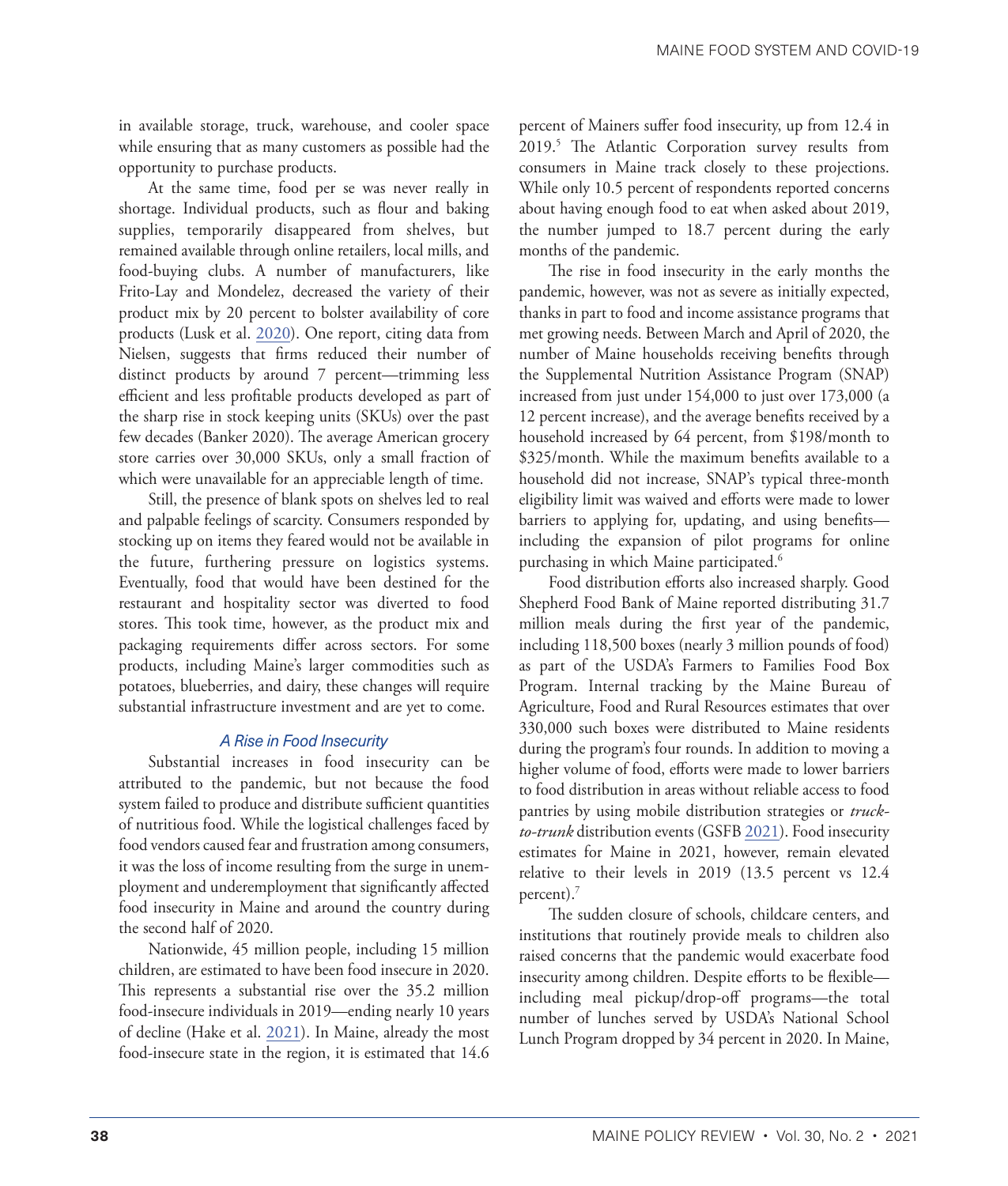<span id="page-7-0"></span>this number fell further, declining by 45 percent or nearly 7 million meals[.8](#page-14-10)

To offset decreased access to meals at school, the USDA announced the Pandemic Electronic Benefits Transfer Program (P-EBT), which was funded through the Families First Coronavirus Response Act. P-EBT allowed the households with children facing school closures to access resources through a state's EBT card system. The program began distributing benefits in Maine in May of 2020 and is set to continue through the summer of 2021.<sup>9</sup>

Still, food insecurity among children increased significantly in Maine in 2020. Across the state, one in five children is estimated to have been food insecure in 2020. While increases in food insecurity were estimated for all counties, the highest rates were expected to occur in Piscataquis, Somerset, and Washington Counties, where nearly one in three children is believed to have faced food insecurity in 2020[.10](#page-14-10)

#### *Consumers and Food Stores Look to Local Sources to Shore up Food Access*

Stress to any system induces adaptation and innovation. The food system is not different. Both food consumers and sellers shifted behavior rapidly to overcome supply delays. Uncertain supply from national and global supply chains created an opportunity for local vendors to engage directly with consumers and food stores. Hannaford reported that purchases from Maine vendors were up 33.5 percent overall in March of 2020 compared to a year prior. In many cases, this reflected local suppliers who were able to provide more frequent, flexible, direct-to-store deliveries than were available through other avenues. Procurement from Maine vendors remained elevated as 2020 progressed, starting to level out to expected levels in November, but ending the year 21 percent above 2019 in dollar value (14 percent in units).

A farmer-led effort was also launched early in the pandemic and found an eager audience. The Maine Farm and Seafood Directory became active on March 19, 2020, with a goal of increasing farm visibility to the public and sharing the strategies that farms were adopting to meet CDC guidelines for safe direct-to-consumer sales. By the end of March, 337 farms and seafood vendors had listed their operations and available products on the directory. In its first few weeks, the directory was viewed nearly 47,000 times by consumers looking to access food in a safe and direct way from local producers. By the end of September,

the Maine Farm and Seafood Directory listed 483 farmers, fishermen, and other food producers and had been viewed 91,910 times.<sup>11</sup>

Typically, a very small fraction of food nationwide is obtained through direct channels. Of \$1.7 trillion in food purchased by consumers in 2017, less than 0.2 percent was purchased through direct contact with farmers (Holt et al. [2020](#page-14-12)). While the events of 2020 are unlikely to radically change this balance, there are signs that some of the adaptations in food marketing and procurement may persist. In the Atlantic Corporation survey, 82 percent of respondents expressed a desire to continue prioritizing locally sourced food after Maine's Stay Healthy at Home order was lifted. Respondents also reported a willingness to pay a price premium for food sourced from Maine across a wide variety of product categories.

#### PART 2: COVID-19 AND MAINE FOOD PRODUCERS

In this section, we summarize the experiences and<br>concerns of Maine farmers by drawing on a series of n this section, we summarize the experiences and surveys organized by the Beginning Farmer Resource Network of Maine and conducted by University of Maine Cooperative Extension, Maine Organic Farmers and Gardeners Association, and Maine Farmland Trust.<sup>12</sup> We also draw insight from Hannaford reports on the company's ongoing relationships with Maine food producers and the opportunities and challenges of growing these relationships during 2020.

At the onset of the pandemic, many Maine farmers were making plans and investments for the coming growing season. While the demand for food at home rose sharply, the disappearance of the restaurant market, restrictions on face-to-face marketing, and extreme uncertainty about labor availability and the tourist market greatly complicated this process. The year that followed was a rollercoaster, with outcomes varying hugely across operations. Early projections of a substantial decrease in farm incomes (Dorfman [2020\)](#page-14-4) were reversed by two rounds of government payments totaling \$23.8 billion. The government payments, which were only weakly tied to pandemic-induced losses, resulted in 2020 recording one of the highest real net farm incomes since 1950<sup>13</sup> (Smith [2021](#page-15-5)). As is often the case, however, the average hides widely divergent experiences of gain and loss among individual farm businesses.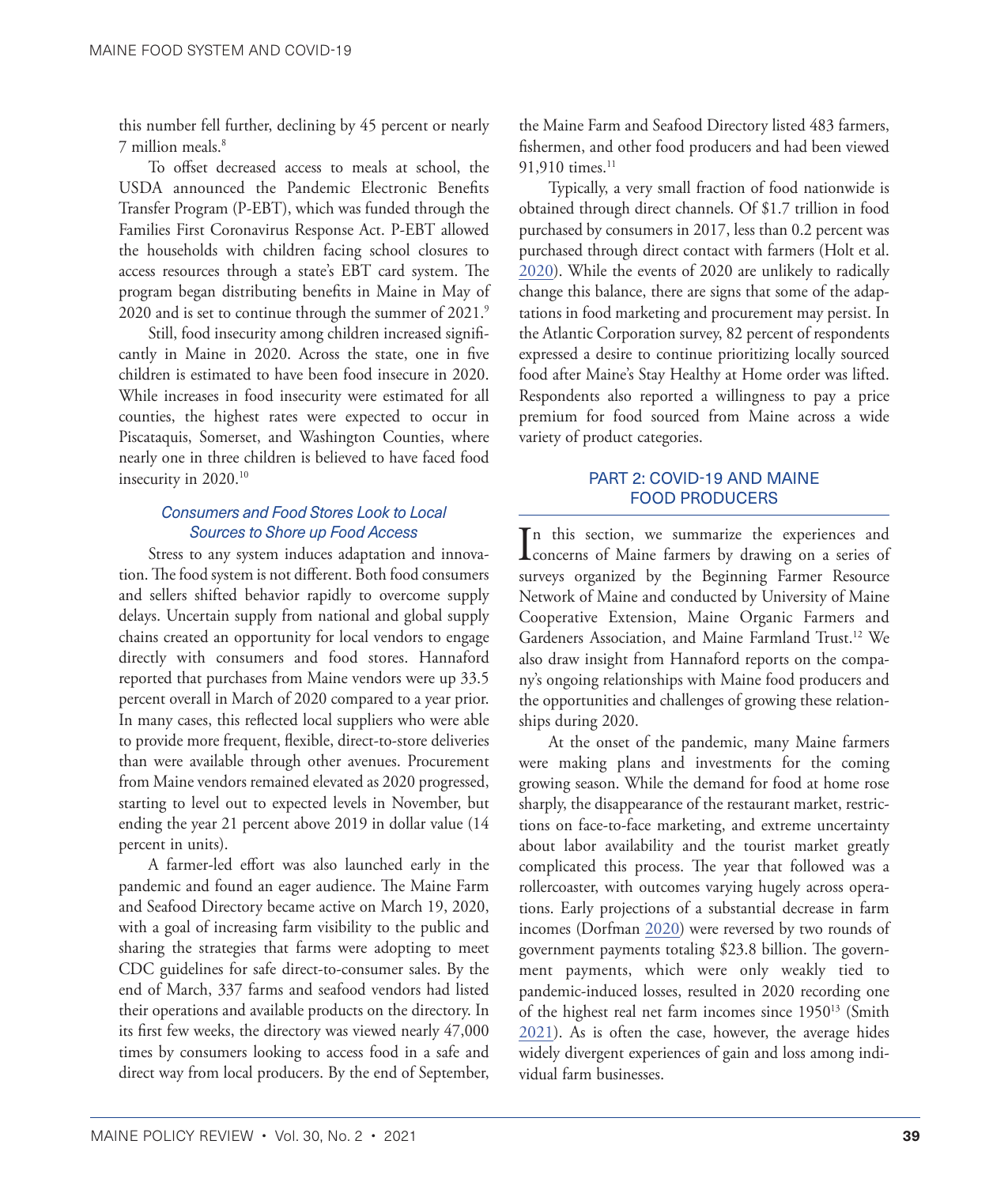#### *Early Financial Impact and Labor Concerns*

<span id="page-8-0"></span>In the second half of March 2020, the University of Maine Cooperative Extension, Maine Organic Farmers and Gardeners Association, and Maine Farmland Trust, representing the Beginning Farmer Resource Network of Maine, came together to survey farmers across the state regarding the current and perceived effects of the pandemic on their businesses. The initial survey ran from March 18 to March 27 and collected responses from 179 farmers spread evenly across the state. A second and third round of this survey were conducted over the periods April 21–May 7 and September 11–October 2. The April round of the survey received 79 responses and the September round received 69 responses.

Even though the surveys took place early in the agricultural season, respondents were already expressing fears that the anticipated loss of tourism in the heavily trafficked summer months, as well as loss of agricultural fairs, would result in large economic losses. The widespread uncertainty about product markets for the year left farmers reluctant to add extra labor expenses. At the same time, farmers faced increasing labor demands to keep pace with new sanitization and safety protocols and new packaging requirements for safety as a result of the pandemic. These increased costs further stressed already thin profit margins even for operations that managed to maintain sales level. As one respondent noted, "No change (in sales), BUT the labor and packaging costs of distribution are much higher under new improvised retail markets that are keeping income stable." Fifty-three percent of respondents with employees reported having to rescind offers of employment to previously hired workers, reduce employee hours, lay off employees, delay start dates, or hire fewer employees that year. Farms also noted postponing planned capital investments and equipment upgrades.

Relief packages would reach farmers later in the year,<sup>14</sup> but as of May 6, 2020, about 70 percent of respondents had not received financial support from any program. At the time of the first survey, farmers were not eligible for the Small Business Administration's Economic Injury Disaster Loan. While many were eligible for the Payroll Protection Program (PPP), a combination of factors contributed to low participation numbers. Notably, the program experienced varying funding swings and many respondents simply had not applied for support, either believing they were ineligible or that they were not yet experiencing their greatest need. Additionally, respondents expressed issues accessing unemployment benefits for sole proprietors, which was not available to sole proprietor farmers until May 1, 2020.

Due to the significant uncertainty of markets for the season and the unstable economy, producers expressed a reluctance to participate in loan programs, instead favoring grants. Those respondents who were in favor of loan programs expressed a preference for those programs to focus on loan repayment deferment and 0 percent loans. Producers also expressed a desire for future programs to provide reimbursement for sales loss and donations to food security outlets.

#### *Shifting Market Channels*

Concerns for the future, particularly related to the uncertainty of summer markets, were shared broadly among producers. The immediate impact of the pandemic on sales, however, was more variable. The BFRN survey occurred early in the season, at which point 50 percent of respondents had marketable products. Of these, 57 percent noted decreases in sales, 18 percent noted increases, and 25 percent reported no changes. Producers who noted increases in sales were primarily meat, egg, and dairy producers. These reports are consistent with later responses to the Maine Rapid Business Response survey, in which 70 percent to 75 percent of agricultural businesses reported negative effects during three waves of surveys in June (Crawley 2020), and the BFRN follow-up survey in September, where 46 percent of respondents reported decreased sales (and 30 percent, increased sales) when comparing August 2019 to August 2020 (Figure 6).

At the onset of the pandemic, there were widespread efforts by individual farmers for collaborative, aggregated, and direct-to-consumer marketing. Some survey respondents expressed a desire for help organizing these aggregation efforts. However, in the weeks following the survey, this effort was largely and successfully executed by the producers themselves. Many of the producers who had historically sold primarily to institutional and restaurant markets were able to use this collaborative marketing to take advantage of the increased consumer demand for local products.

As noted in connection to the Maine Farm and Seafood Directory, interest from both food producers and consumers surged into the online space in the early months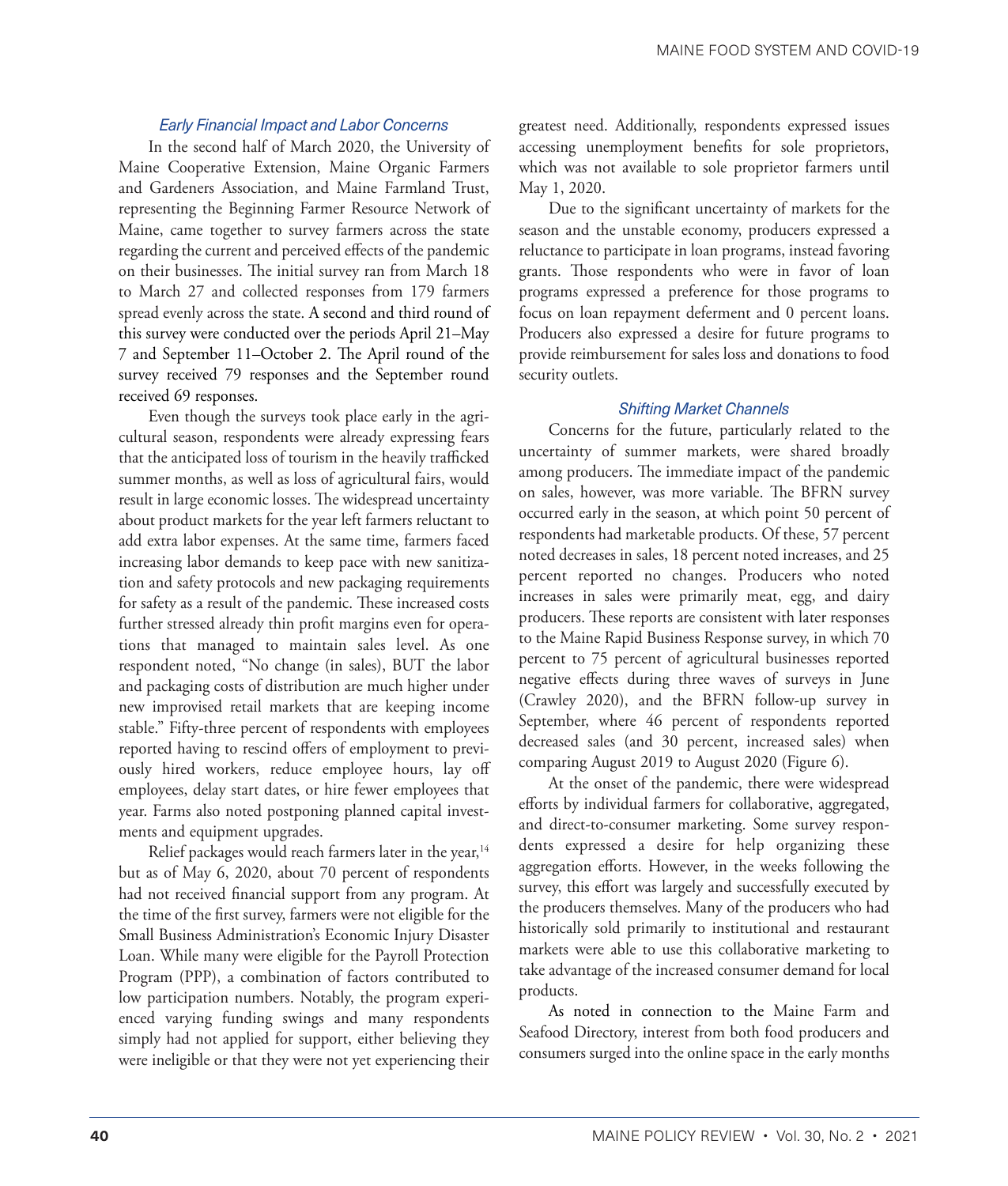

#### <span id="page-9-0"></span>FIGURE 6: Changes in Sales as a Result of COVID-19

Data: BRFN (2020).

of the pandemic. Among direct-to-consumer farms, there was widespread adoption of online sales platforms (41.8 percent of respondents), curbside pickup, and low- or no-touch farm stands and CSAs. These innovations were driven by concerns for customer, farmer, and farm employee safety. Movement into online marketing continued throughout 2020 and the first half of 2021. Forager<sup>15</sup> reports that, over the period between June 2019 and June 2020, the number of suppliers on their online marketing platform increased 58 percent across all geographies and 34 percent in Maine specifically. In the second half of 2020, growth in Maine suppliers increased 19 percent, with a further 12 percent increase in the first half of 2021.

The changing landscape of farm sales not only reflected innovations, but also the evolving use more established market channels (Figure 7). Farms that prior to the pandemic were primarily focused on wholesale were significantly more likely to lose sales (77.3 percent) than were farms that primarily sold directly to consumers (41.9 percent). In addition to changing sales channels, farms also shifted their product mix to reflect the outlets they anticipated would be available throughout the summer. Some farms noted changing production plans to favor vegetable and seedlings for consumer sales rather than flower and specialty vegetable crops, which are commonly sold to the restaurant industry and special events.

While direct-to-consumer marketing saw the most rapid growth, Maine food producers were also engaging with supermarkets and other food stores to shore up the availability of various products. This sales channel is not new. Reports from Hannaford show that in the pre-COVID period their stores regularly stocked in excess of 1,750 items from nearly 300 Maine producers and farmers. Still, the growth in Maine-produced food sales is significant. Hannaford reports that in March of 2020 sales of Maine produce were up 24 percent, Maine bread sales were up 26 percent, and Maine egg sales had risen 362 percent all relative to March of 2019. Growth was particularly rapid in Maine meat sales, which doubled in the second part of 2020 relative to earlier in the same year.

Integrating local farmers and producers into food store procurement networks presents both opportunities and challenges. According to the Forager survey, large grocery stores are the primary food source for most people. While most food products remained available throughout the pandemic, integrating local producers into the primary delivery mechanism for food provides a steady market outlet and increased resilience to shocks to the transportation and storage sectors of the supply chain.

The changes reported by Hannaford represent a combination of working with existing vendors to the grocery store chain as well as bringing in new vendors. Local vendors may have more flexibility in adjusting quantities and delivery dates than wholesalers, who may be locked into existing contracts. At the same time, it can be challenging for smaller producers to become compliant with certifications that might go beyond their operation's existing FSMA (Food Safety Modernization Act) or organic certification. Similar challenges exist in meeting packaging standards, such as UPCs, ingredient lists, and nutritional information. Food stores also have to manage their longterm relationships with existing vendors, who might be able to provide year-round access to products only seasonally available from local vendors. While none of these challenges are new, the early months of the pandemic drew them quickly into the spotlight.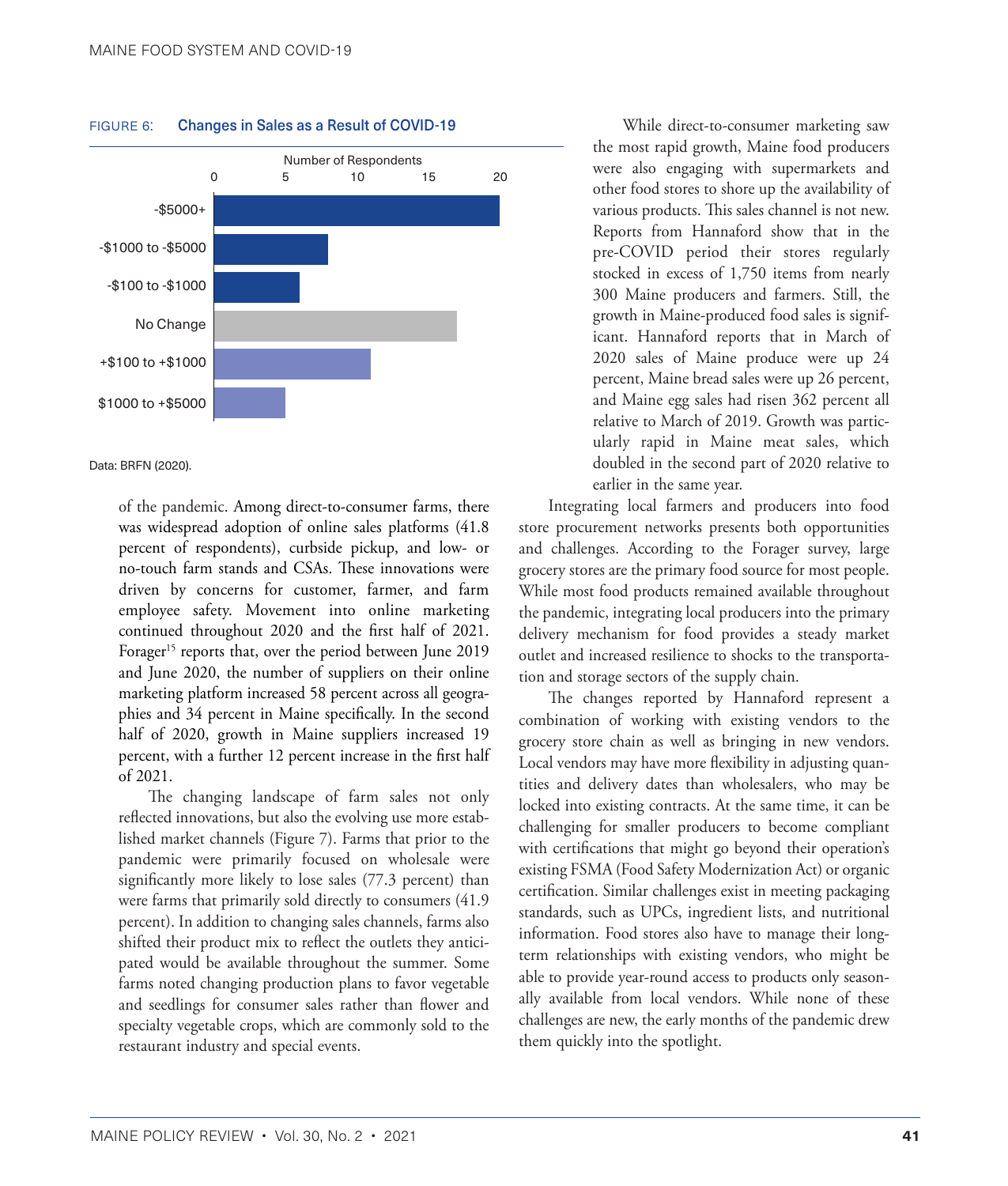

#### <span id="page-10-0"></span>FIGURE 7: Impact of COVID-19 on Sales by Primary Sales Channel

Data: BRFN (2020).

#### PART 3: POLICY RESPONSE IN SUPPORT OF MAINE'S FOOD PRODUCERS AND CONSUMERS

The programs that support farmers, protect consumers,<br>and seek to ensure the food security of individuals in Maine and across the country make up a complicated web. Like everyone, policymakers were forced to innovate and adapt in their response to the challenges presented by the COVID-19 pandemic. In this section, we discuss some of the programs, activities, and initiatives that have been undertaken in support of Maine's food producers and consumers since the pandemic began.

Regardless of the level at which initiatives begin, much of the responsibility for their administration in support of the Maine food system is coordinated through the Bureau of Agriculture, Food and Rural Resources. As part of Maine's largest natural resource agency, the Department of Agriculture, Conservation and Forestry (DACF), the bureau supports Maine's overall agriculture infrastructure through a variety of functions spanning technical assistance and business support, marketing and promotion, on-farm and consumer quality assurance, targeted loan and grant programs, and animal and plant health oversight. The bureau also plays a critical role in ensuring that that the food consumers purchase and receive are available and safe and also oversees a number of statewide food assistance programs.

The programs overseen by the bureau, and its stakeholder relationships, have remained a priority as the COVID-19 pandemic has progressed. The bureau works within a network of stakeholders of the food system and, as such, is constantly engaging with farmers and food producers, commodity groups, agriculture service providers, nonprofits, the general public, elected officials, and the University of Maine and Cooperative Extension. It also fosters relationships and information sharing with additional Maine state agencies, other departments of agriculture nationwide, Maine's congressional delegation, and federal counterparts at agencies such as USDA and FDA.

Many of the bureau's existing responsibilities, such as maintaining inspection services for meat and poultry and ensuring that Maine's farmers' markets remained open, became both

increasingly important and increasingly difficult as the pandemic unfolded. To ease meat- and poultry-processing bottlenecks, 90-day grants of inspection were issued to three Maine-based custom slaughter operations. Collaborations with the Maine Department of Health and Human Services, Center for Disease Control and Prevention, Maine State Housing, Maine Mobile Health Program, and other service providers also helped ensure a structured roll-out of COVID-19 testing and housing support for seasonal, migrant, and local farm workers. Additional efforts also helped ensure the safety of individuals on farms through the distribution of 4,000 free cloth face masks to farms and farm organizations (provided by the Maine Department of Corrections). Maine perennially faces a lack of adequate agricultural labor, which was exacerbated by the pandemic. The bureau worked with the Maine Department of Labor and other stakeholders to launch the Farming for ME agricultural awareness campaign to educate Mainers about agricultural employment opportunities.<sup>16</sup>

As highlighted previously, the COVID-19 pandemic introduced tremendous uncertainty into the decision-making processes of food system actors in addition to its impact on physical needs. Providing up-to-date information regarding financial support opportunities, changing regulations, and emerging best practices was crucial in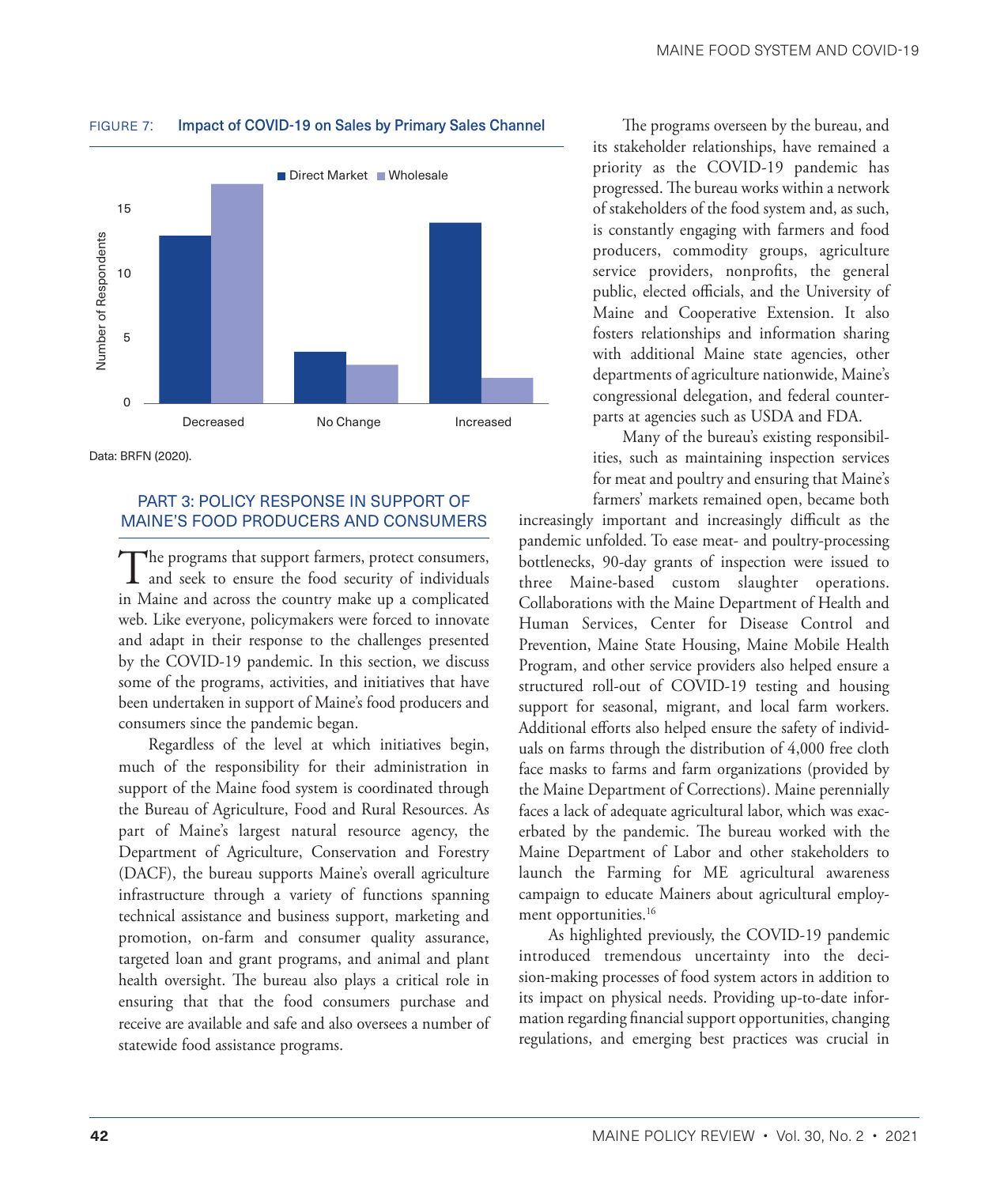<span id="page-11-0"></span>allowing food sector actors to make informed decisions. To this end, the bureau created *essential service* designation guidance to clarify what agricultural businesses and activities could remain open and launched a COVID-19 website specific to agricultural constituents. The website allowed for centralized dissemination of COVID-19 guidance, including information on Maine registered disinfectants for use against COVID-19; best practices for physical distancing at agricultural businesses and farmers' markets; and guidance related to migrant and seasonal farmworkers, employers, and housing provider safety. In response to the shift toward online marketing, the bureau launched the On-Ramp to Online Sales, a comprehensive resource for farm businesses considering moving to online platforms[.17](#page-14-10)

The physical and informational response from policymakers and agricultural service providers in Maine targeted the unique and varied challenges introduced by the pandemic. As was clearly demonstrated in the producer surveys—and can be inferred for the restaurant and hospitality sector from the earlier economic data—there was also a strong need for financial assistance.

At the federal level, enormous resources have been directed towards agriculture through a variety of programs administered through the US Small Business Administration (Paycheck Protection Program, Economic Injury Disaster Loan, SBA Express Bridge Loans, SBA Debt Relief) and the USDA (Coronavirus Food Assistance Program). The bureau has continuously engaged with Maine's congressional delegation regarding the pressing need for robust federal support for farms and food producers, including encouraging federal funding of block grants to allow states to respond to particular agricultural sector needs, additional CARES act funding for personal protection equipment (PPE), and revenue reimbursement support. It also advocated for enhancements to USDA's Farmers to Families Food Box program and successfully advocated for maple syrup and cut flowers to be included in the Coronavirus Food Assistance Program (CFAP).

Of the programs mentioned above, CFAP has been particularly important in allowing USDA to assist producers. The first round, CFAP 1.0, was designed to support growers who experienced losses between January

#### FIGURE 8: Payments by Commodity Type



Data: USDA. 2020. Coronoavirus Food Assistance Program 1 Data. [https://www.farmers.gov/cfap1/data.](https://www.farmers.gov/cfap1/data)

> 15 and April 15, 2020. In Maine, CFAP 1.0 payments were made to 690 applicants, for a total of \$25,948,001 in support. Maine dairy farmers and potato producers received much-needed help from this program (\$8.6 million and \$15.1 million, respectively). Given that many Maine farmers did not have crops in the ground or products in storage to sell, they were unable to access CFAP 1.0 funding. CFAP 2.0, announced in September 2020, expanded the loss time frame to the end of 2020, and added payments to producers of commodities without documented price drops and payments to producers in specialty crops, aquaculture, and other practices more common in Maine. Payments to Maine farmers from both rounds of CFAP funding totaled \$56.3 million, or 7.2 percent of 2019 gross cash income (Figure 8). For reference, this places Maine between New York (7.33 percent) and Minnesota (6.99 percent) in terms of CFAP funding relative to gross cash income.

> Enhanced federal disbursements also necessitated an increase in warehouse and distribution capacity for The Emergency Food Assistance Program (TEFAP) and Commodity Supplemental Food Program (CSFP). As mentioned earlier, COVID-19 has made food assistance programs all the more critical in the state. Prepandemic,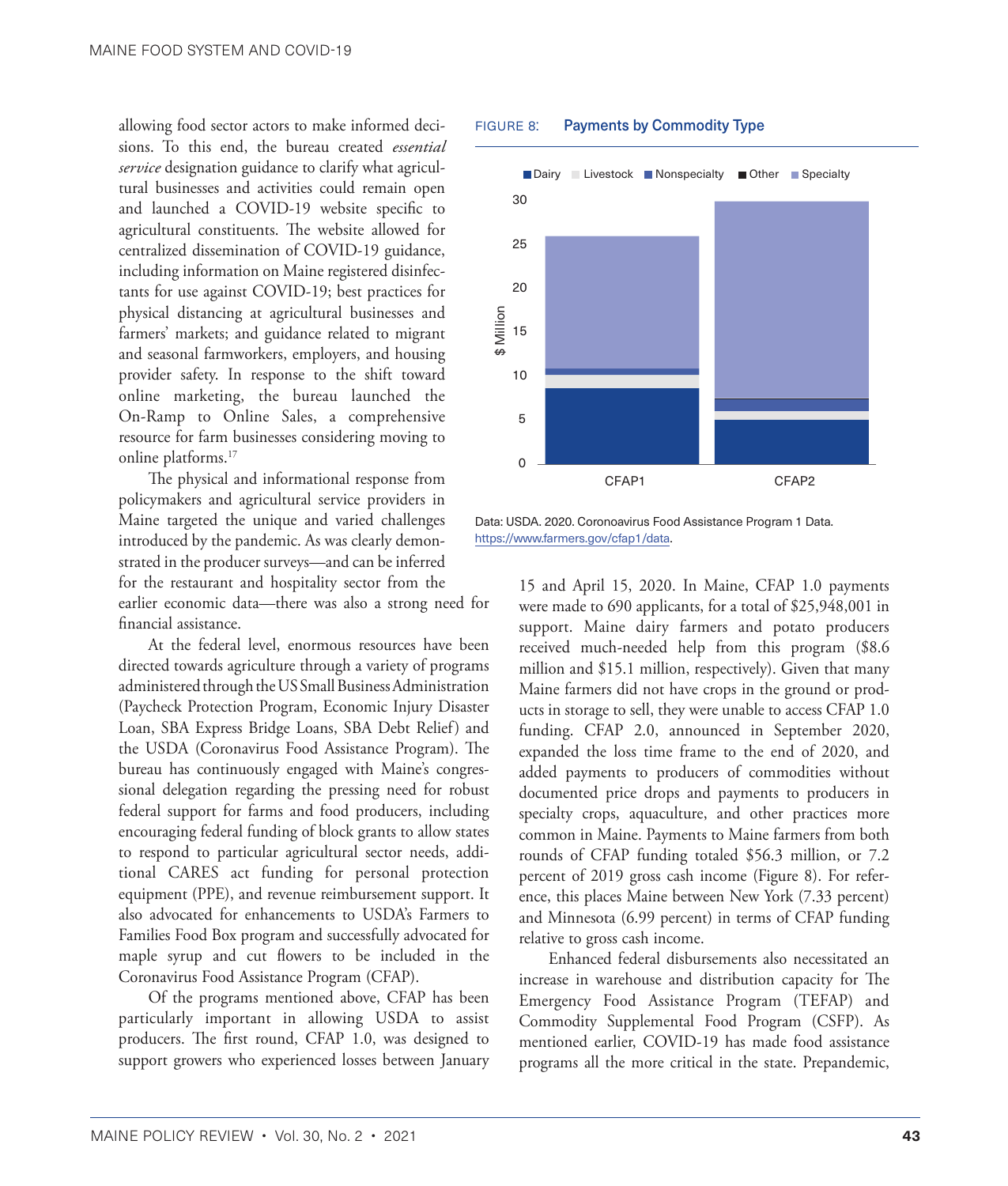Maine was already the most food-insecure state in New England. Under the CFAP program, USDA created and rolled out the Farms to Families Food Box Program to provide fresh produce, meats, and dairy products to Americans in need. Initially, Maine's distributors, as well as nonprofit organizations, were excluded from the program. In the second round of applications, two Maine-based distributors applied and were successful, with one sourcing some products from Maine farms and the other sourcing 100 percent from Maine farms. However, for rounds three and four, boxes from the program were distributed in the state, but no Maine distributors were selected.

In addition to federal programs, a variety of Mainebased programs and initiatives also provided vital support to farm businesses. Maine Farmland Trust (MFT) and Maine Organic Farmers and Gardeners Association provided grants of up to \$2,000 through the Maine Farm Emergency Grant program to cover unexpected costs, lost sales or sales outlets, and losses due to delayed production or delayed hiring. In the first round, 79 farms received \$141,000 in emergency assistance. This was followed by an additional \$48,000 in funding to 38 farms through a second wave of awards. At the state level, the DACF CARES Act E-Commerce Reimbursement Program helped farm businesses make the transition to online sales by providing up to \$5,000 to reimburse expenses on e-commerce infrastructure, such as online sales management platforms, services to process online payments, website design services, and program/app integration services. Under this program, DACF awarded a total of \$247,000 to 84 farmers.

Efforts to strengthen and support food production, distribution, and access have continued even as the pandemic has lengthened. In December of 2020, the Maine DACF in collaboration with the Maine Department of Economic and Community Development created the CARES Act Agriculture and Food Processing Infrastructure Reimbursement Program (administered by Coastal Enterprises, Inc.) to help food system actors make infrastructure upgrades. In December 2020, the program awarded \$17.3 million in grants to 437 farms, processors, and food supply chain businesses to make COVID-19 related infrastructure upgrades, including nearly a million dollars to expand meat-processing capacity. Investment was also directed to projects that increased automation in response to labor shortages, helped operations manage higher stock volumes, and allowed farmers and processors to more easily pivot between retail and wholesale markets. Importantly, as will be discussed in the next section, the priorities of ongoing projects in support of the food system reflect the challenges and opportunities highlighted by the lengthening pandemic. While early programs focused on immediate relief—lost sales, reimbursing expenditure on PPE, keeping the doors safely open—later programs have had a strong focus on investing in the future.

#### PART 4: THE WAY FORWARD

The COVID-19 pandemic has shined an intense spot-<br>light on the food system. While always a topic of interest for many, the extent to which public discourse has focused on the production, distribution, and consumption of food since the March 2020 wave of stay-at-home orders swept the country has been astounding. For many food consumers, the expectation that grocery store shelves will be well stocked, that restaurants will be open and available, and that prices will remain relatively constant is largely unexamined. The just-in-time supply chain that backs the nation's food system is a finely tuned machine. Its focus has been on providing safe products to a large number of consumers at as low a cost as possible. Both this system and individual choices of what and where to eat are extremely robust to idiosyncratic shocks—shocks that only affect one individual, one product, one restaurant, or one store at a time. Covariate shocks—shocks that affect large groups simultaneously—are much harder for systems to handle.

The COVID-19 pandemic served the world, the country, and the state of Maine a covariate shock of historic proportion. The effects of this shock collected in the food system, affecting consumers, producers, business owners, and those who rely on the food system for employment. Reflecting on the response of consumers, producers, and policymakers to the early months of the pandemic helps us ask, "What would help consumers and producers deal with the next large shock?"

From the consumer side, the clear needs are for a robust food security safety net and investments in storage, processing, and transportation infrastructure that minimize the likelihood of staple products disappearing from shelves. Maine food producers, processors, and vendors can and should play a significant role in making this a reality. Doing so, however, will require agricultural infrastructure investments that allow for two things to happen.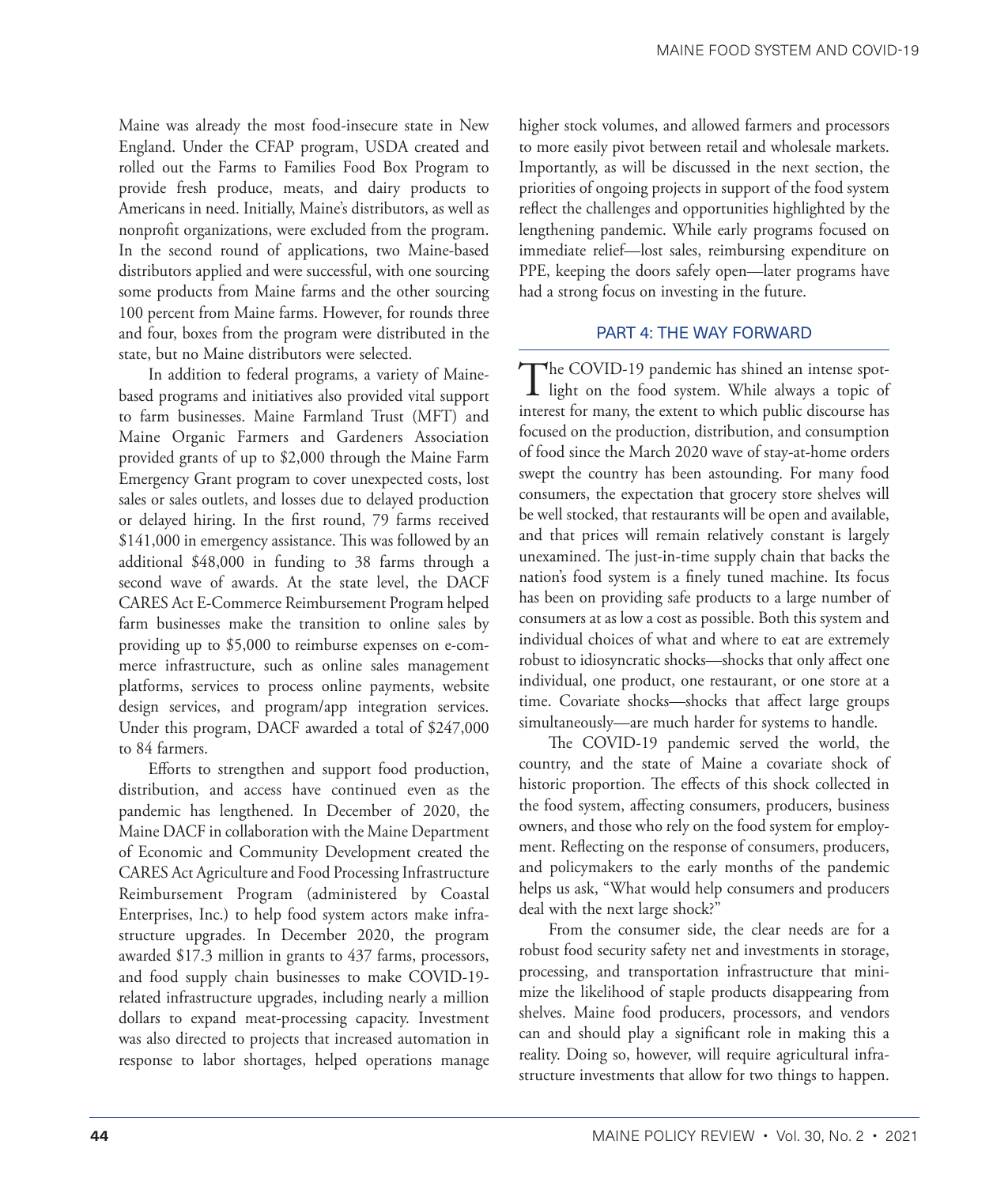<span id="page-13-0"></span>First, there is a vital need for investment in agricultural storage, processing, and packaging infrastructure in the state. In a recent survey of Maine's heritage industries conducted by the Maine Departments of Agriculture, Conservation and Forestry; Marine Resources; and Economic and Community Development, respondents engaged in agriculture strongly identified these areas as top priorities for investment (Maine DACF et al. [2021](#page-14-13)). Traditionally, many of Maine's producers have had to send their products out of the state to be processed. As shutdowns and curtailment of services among out-of-state food, livestock, and dairy processors spread with the pandemic, Maine farmers were left vulnerable to severe economic loss and unable to move to support Maine consumers, who were increasingly looking to local food markets. This played out with particular effect in dairy and meat products, where some local processors were experiencing bottlenecks at precisely the moment that local demand for Maine-grown foods was rising. The investments enabled by CARES Act Agriculture and Food Processing Infrastructure Reimbursement Program discussed in the previous section are a positive step in the right direction.

Second, packaging and processing infrastructure needs to be flexible enough to shift across the restaurant, institutional, and consumer-facing markets. While some producers were able to quickly pivot their business models toward new outlets as institutional and restaurant demand collapsed, others struggled to repackage and redirect their products. Even for those producers who were able to pivot their model toward other opportunities, such as direct-toconsumer sales, not all of these adaptations will be sustainable without near-term investment in scale-appropriate production and processing infrastructure.

It is more important than ever for the state of Maine to seriously consider action that enhances resilience within our state's food system. An immediate opportunity, and demonstrated need, is to enhance Maine's food system resilience through investment in local agricultural infrastructure. As it stands now, most food produced and consumed locally consists of fresh, perishable food. Maine lacks sufficient processing infrastructure to extend the shelf life of its fresh foods or to create shelf-stable value-added products.

This is not, however, an argument for a primarily local food market. Maine consumers demand a range of

products that cannot be viably produced in the state. Similarly, Maine food producers—particularly in some flagship Maine agricultural products like wild blueberries and potatoes—are integrally involved in national and global markets. Resilient systems, however, include a measure of flexibility and redundancy. Maine can maintain, even enhance, its integration into the broader food system while increasing the prominence of its own agricultural products. By investing in local agricultural infrastructure, Maine can provide market opportunities to its producers, increase the reliability of the supply of important staple goods for its consumers, and provide sources of employment and income to its workforce.

#### ACKNOWLEDGMENTS

The authors would like to acknowledge the contributions and cooperation of Atlantic Corporation, Forager, Hannaford, Maine Farmland Trust, and Maine Organic Farmers and Gardeners Association. The authors are especially grateful to Bo Dennis, Catherine Durkin, Shae Horrigan, Kim Kuusela, Emily Lefebvre, and Anne Trenholm for their many contributions. This project was supported by the USDA National Institute of Food and Agriculture, Hatch project number ME022103 through the Maine Agricultural and Forest Experiment Station.

#### **NOTES**

- [1](#page-4-0) These data, obtained through [https://www.tracktherecovery](https://www.tracktherecovery.org/) [.org/](https://www.tracktherecovery.org/), use accommodation and food service (ACF) merchant category codes to categorize consumer spending on restaurants and hotels. This does not allow for disaggregation of the accommodation and food service. Grocery expenditures are those associated with grocery and food store (GRF) merchant category codes.
- [2](#page-4-0) It may be the case that, having adjusted to the state of the world, consumers and businesses took the added risk of infection in stride. Support programs, both in terms of assistance to businesses and consumers, may also have helped avoid additional negative effects. This period, however, deserves careful analysis in its own right and is beyond the scope of the current discussion.
- [3](#page-5-0) Hannaford operates over 180 stores in Maine, Massachusetts, New Hampshire, New York, Vermont. The Forager survey took place between March 27 and April 8, 2020. It received 600 responses representing all Maine counties. The Atlantic Corporation survey took place between April 29, and May 6, 2000 and recorded 500 responses; the survey is available here: [https://www.atlanticcorporation.com](https://www.atlanticcorporation.com/maine-food-covid19-report) [/maine-food-covid19-report](https://www.atlanticcorporation.com/maine-food-covid19-report).
- [4](#page-5-0) Bureau of Labor Statistics, Consumer Price Index: [https://](https://www.bls.gov/cpi/) [www.bls.gov/cpi/.](https://www.bls.gov/cpi/)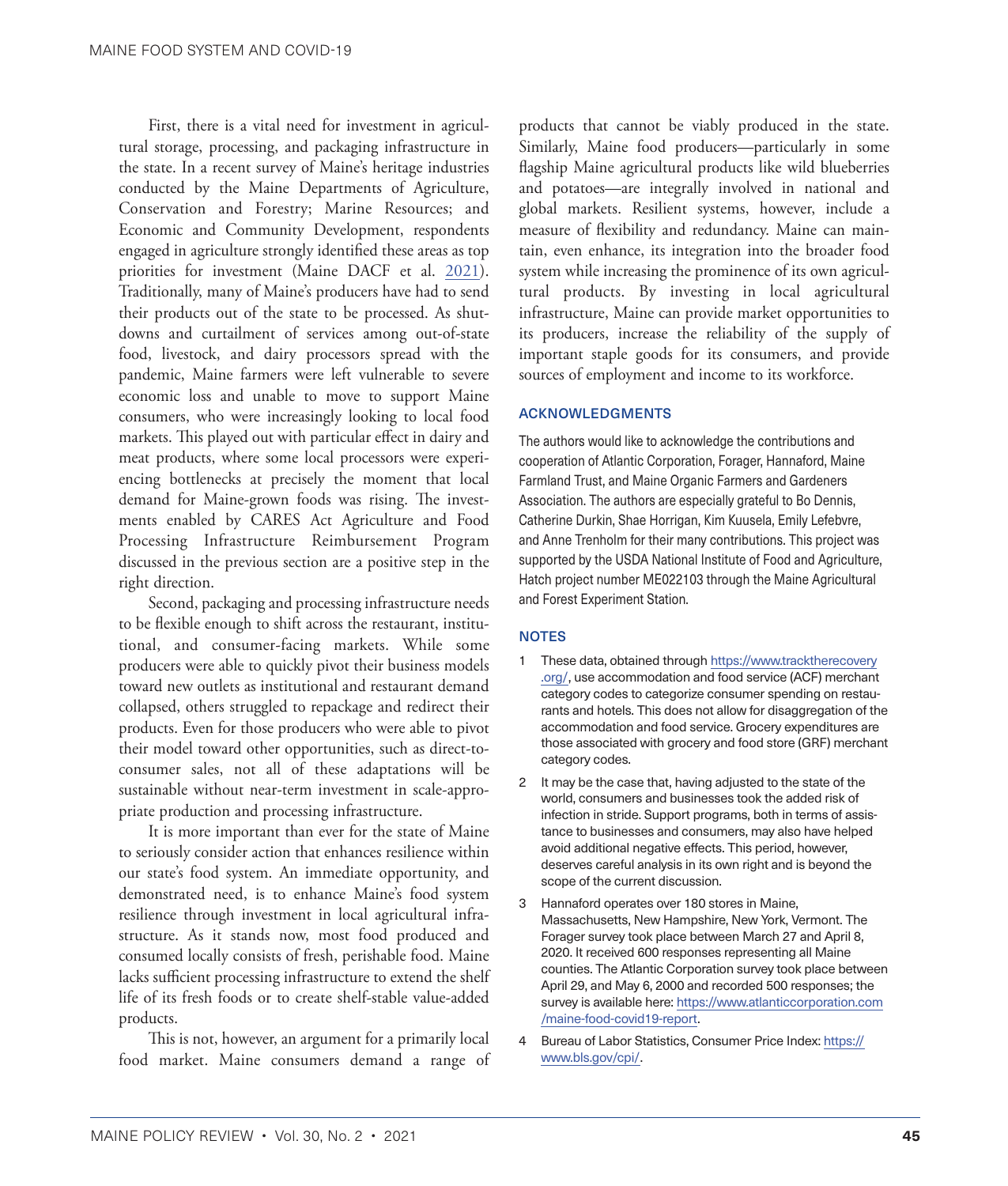- <span id="page-14-10"></span>[5](#page-6-0) [https://feedingamericaaction.org/resources/state-by-state](https://feedingamericaaction.org/resources/state-by-state-resource-the-impact-of-coronavirus-on-food-insecurity/) [-resource-the-impact-of-coronavirus-on-food-insecurity/](https://feedingamericaaction.org/resources/state-by-state-resource-the-impact-of-coronavirus-on-food-insecurity/)
- [6](#page-6-0) Data available here: [https://www.fns.usda.gov/pd/](https://www.fns.usda.gov/pd/supplemental-nutrition-assistance-program-snap) [supplemental-nutrition-assistance-program-snap.](https://www.fns.usda.gov/pd/supplemental-nutrition-assistance-program-snap)
- [7](#page-6-0) [https://feedingamericaaction.org/resources/state-by-state](https://feedingamericaaction.org/resources/state-by-state-resource-the-impact-of-coronavirus-on-food-insecurity/) [-resource-the-impact-of-coronavirus-on-food-insecurity/](https://feedingamericaaction.org/resources/state-by-state-resource-the-impact-of-coronavirus-on-food-insecurity/)
- [8](#page-7-0) Data available here: [https://www.fns.usda.gov/pd](https://www.fns.usda.gov/pd/child-nutrition-tables) [/child-nutrition-tables](https://www.fns.usda.gov/pd/child-nutrition-tables).
- [9](#page-7-0) [https://www.fns.usda.gov/snap/state-guidance](https://www.fns.usda.gov/snap/state-guidance-coronavirus-pandemic-ebt-pebt) [-coronavirus-pandemic-ebt-pebt](https://www.fns.usda.gov/snap/state-guidance-coronavirus-pandemic-ebt-pebt)
- [10](#page-7-0) [https://feedingamericaaction.org/resources/state-by-state](https://feedingamericaaction.org/resources/state-by-state-resource-the-impact-of-coronavirus-on-food-insecurity/) [-resource-the-impact-of-coronavirus-on-food-insecurity/](https://feedingamericaaction.org/resources/state-by-state-resource-the-impact-of-coronavirus-on-food-insecurity/)
- [11](#page-7-0) The directory is hosted by the University of Maine Cooperative Extension: [https://extension.umaine.edu](https://extension.umaine.edu/agriculture/farm-product-and-pickup-directory/) [/agriculture/farm-product-and-pickup-directory/](https://extension.umaine.edu/agriculture/farm-product-and-pickup-directory/).
- [12](#page-7-0) The COVID-19 pandemic also had large impact on aquaculture farmers and those participating in Maine's fisheries. Our data allow us to speak most directly to the experiences of farmers, so we focus our efforts there. The survey results are available on the University of Maine Cooperative Extension's website: [https://extension.umaine.edu/maine](https://extension.umaine.edu/maine-farmer-resource-network/covid-19/) [-farmer-resource-network/covid-19/](https://extension.umaine.edu/maine-farmer-resource-network/covid-19/).
- [13](#page-7-0) Exceeded by 1973/74 and the period between 2011 and 2014.
- [14](#page-8-0) In the October follow-up survey, 45 percent of respondents indicated that they had applied for and received some form of assistance. The majority of respondents who had not received support had either not looked for support or found confusing messaging and paperwork to be too large a barrier.
- [15](#page-9-0) Referenced earlier with regard to their consumer survey, Forager is a Maine-based local food procurement platform that streamlines buying and selling fresh, safe, locally sourced food online. More information is available at [https://goforager](https://goforager.com) [.com](https://goforager.com).
- [16](#page-10-0) More information about this program is available on the DACF website: [https://www.maine.gov/dacf/ard/farmlabor/farming](https://www.maine.gov/dacf/ard/farmlabor/farmingforme/index.shtml) [forme/index.shtml.](https://www.maine.gov/dacf/ard/farmlabor/farmingforme/index.shtml)
- [17](#page-11-0) [https://content.govdelivery.com/accounts/MEDAC](https://content.govdelivery.com/accounts/MEDACF/bulletins/28af3c8) [F/bulletins/28af3c8](https://content.govdelivery.com/accounts/MEDACF/bulletins/28af3c8)

#### **REFERENCES**

- <span id="page-14-2"></span>Alderman, Harold, and Trina Haque. 2007. Insurance Against Covariate Shocks: The Role of Index-Based Insurance in Social Protection in Low-Income Countries of Africa. World Bank Working Paper No. 95. Washington, DC: World Bank. <https://doi.org/10.1596/978-0-8213-7036-0>.
- Banker, Steve. 2020. "COVID-19's Beneficial Effects on the Consumer Goods Supply Chain." *Forbes,* July 9, 2020. [https://](https://www.forbes.com/sites/stevebanker/2020/07/09/covid-19s-beneficial-effects-on-the-consumer-goods-supply-chain/) [www.forbes.com/sites/stevebanker/2020/07/09/covid-19s](https://www.forbes.com/sites/stevebanker/2020/07/09/covid-19s-beneficial-effects-on-the-consumer-goods-supply-chain/) [-beneficial-effects-on-the-consumer-goods-supply-chain/](https://www.forbes.com/sites/stevebanker/2020/07/09/covid-19s-beneficial-effects-on-the-consumer-goods-supply-chain/).
- <span id="page-14-3"></span>Barrett, Christopher B. 2011. "Covariate Catastrophic Risk Management in the Developing World: Discussion." *American*

*Journal of Agricultural Economics* 93(2): 512–513. [https://doi.org/10.1093/ajae/aaq134.](https://doi.org/10.1093/ajae/aaq134)

- <span id="page-14-5"></span>Chetty, Raj, John N. Friedman, Nathaniel Hendren, Michael Stepner and the Opportunity Insights Team. 2020. *The Economic Impacts of COVID-19: Evidence from a New Public Database Built Using Private Sector Data.* National Bureau of Economic Research Working Paper 27431. [https://doi.org](https://doi.org/10.3386/w27431) [/10.3386/w27431](https://doi.org/10.3386/w27431).
- <span id="page-14-6"></span>Crawley, Andrew. 2020. *Maine Rapid Business Climate Survey.* Orono: University of Maine, School of Economics. [https://](https://umaine.edu/soe/maine-rapid-business-climate-survey/) [umaine.edu/soe/maine-rapid-business-climate-survey/](https://umaine.edu/soe/maine-rapid-business-climate-survey/).
- <span id="page-14-4"></span>Dorfman, Jeffrey H. 2020. "Macroeconomic Impacts and Policies in the Face of COVID-19." In *Economic Impacts of COVID-19 on Food and Agricultural Markets.* Ames, IA: Council for Agricultural Science and Technology. [https://www.cast](https://www.cast-science.org/publication/economic-impacts-of-covid-19-on-food-and-agricultural-markets/) [-science.org/publication/economic-impacts-of-covid-19-on](https://www.cast-science.org/publication/economic-impacts-of-covid-19-on-food-and-agricultural-markets/) [-food-and-agricultural-markets/.](https://www.cast-science.org/publication/economic-impacts-of-covid-19-on-food-and-agricultural-markets/)
- <span id="page-14-11"></span>GSFB (Good Shepherd Food Bank). 2021. "Good Shepherd Food Bank's Assessment of CFAP Sunset." [https://www](https://www.gsfb.org/blog/2021/05/07/good-shepherd-food-banks-assessment-of-cfap-sunset/) [.gsfb.org/blog/2021/05/07good-shepherd-food-banks](https://www.gsfb.org/blog/2021/05/07/good-shepherd-food-banks-assessment-of-cfap-sunset/) [-assessment-of-cfap-sunset/](https://www.gsfb.org/blog/2021/05/07/good-shepherd-food-banks-assessment-of-cfap-sunset/).
- <span id="page-14-9"></span>Hake, Monica, Adam Dewey, Emily Engelhard, Mark Strayer, Sena Dawes, and Tom Summerfelt. 2021. *The Impact of the Coronavirus on Food Insecurity in 2020 and 2021.* Feeding America*.* [https://www.feedingamerica.org/research](https://www.feedingamerica.org/research/coronavirus-hunger-research) [/coronavirus-hunger-research.](https://www.feedingamerica.org/research/coronavirus-hunger-research)
- <span id="page-14-12"></span>Holt, Matthew T., John Bovay, Jennifer Friedel, Olga Isengildina Massa, Patrick Kayser, Jonathan van Senten, Jason H. Grant, et al. 2020. *Impacts of the COVID-19 Pandemic on the US and Virginia Farms and Businesses.* Virginia Cooperative Extension. [https://doi.org/10.21061/AAEC-275NP.](https://doi.org/10.21061/AAEC-275NP)
- <span id="page-14-0"></span>Lowder, Sarah K., Jakob Skoet, and Saumya Singh. 2014. *What Do We Really Know about the Number and Distribution of Farms and Family Farms Worldwide?* ESA Working Papers 14(2). Agricultural Development Economics Division, Food and Agriculture Organization of the United Nations. [http://www](http://www.fao.org/family-farming/detail/en/c/281544/) [.fao.org/family-farming/detail/en/c/281544/.](http://www.fao.org/family-farming/detail/en/c/281544/)
- <span id="page-14-8"></span>Lusk, Jayson, John D. Anderson, Diane Charlton, Keith Coble, Alison Davis, Adam Dewey, Jeffrey H. Dorfman et al. 2020. *Economic Impacts of COVID-19 on Food and Agricultural Markets.* Ames, IA: Council for Agricultural Science and Technology. [https://www.cast-science.org/publication](https://www.cast-science.org/publication/economic-impacts-of-covid-19-on-food-and-agricultural-markets/) [/economic-impacts-of-covid-19-on-food-and-agricultural](https://www.cast-science.org/publication/economic-impacts-of-covid-19-on-food-and-agricultural-markets/)[markets/.](https://www.cast-science.org/publication/economic-impacts-of-covid-19-on-food-and-agricultural-markets/)
- <span id="page-14-7"></span>Lusk, Jayson L., Glynn T. Tonsor, and Lee L. Schulz. 2020. "Beef and Pork Marketing Margins and Price Spreads during COVID-19." *Applied Economic Perspectives and Policy* 43(1): 4–23. <https://doi.org/10.1002/aepp.13101>.
- <span id="page-14-13"></span>Maine DACF, MF, and ECD (Departments of Agriculture, Conservation and Forestry; Marine Fisheries; Economic and Community Development). 2021. *Heritage Industry Infrastructure Survey.* [http://legislature.maine.gov/doc/6726.](http://legislature.maine.gov/doc/6726)
- <span id="page-14-1"></span>Maine DOL (Department of Labor). 2020a. *Quarterly Census of Employment and Wages: Industry Employment and Wages.*